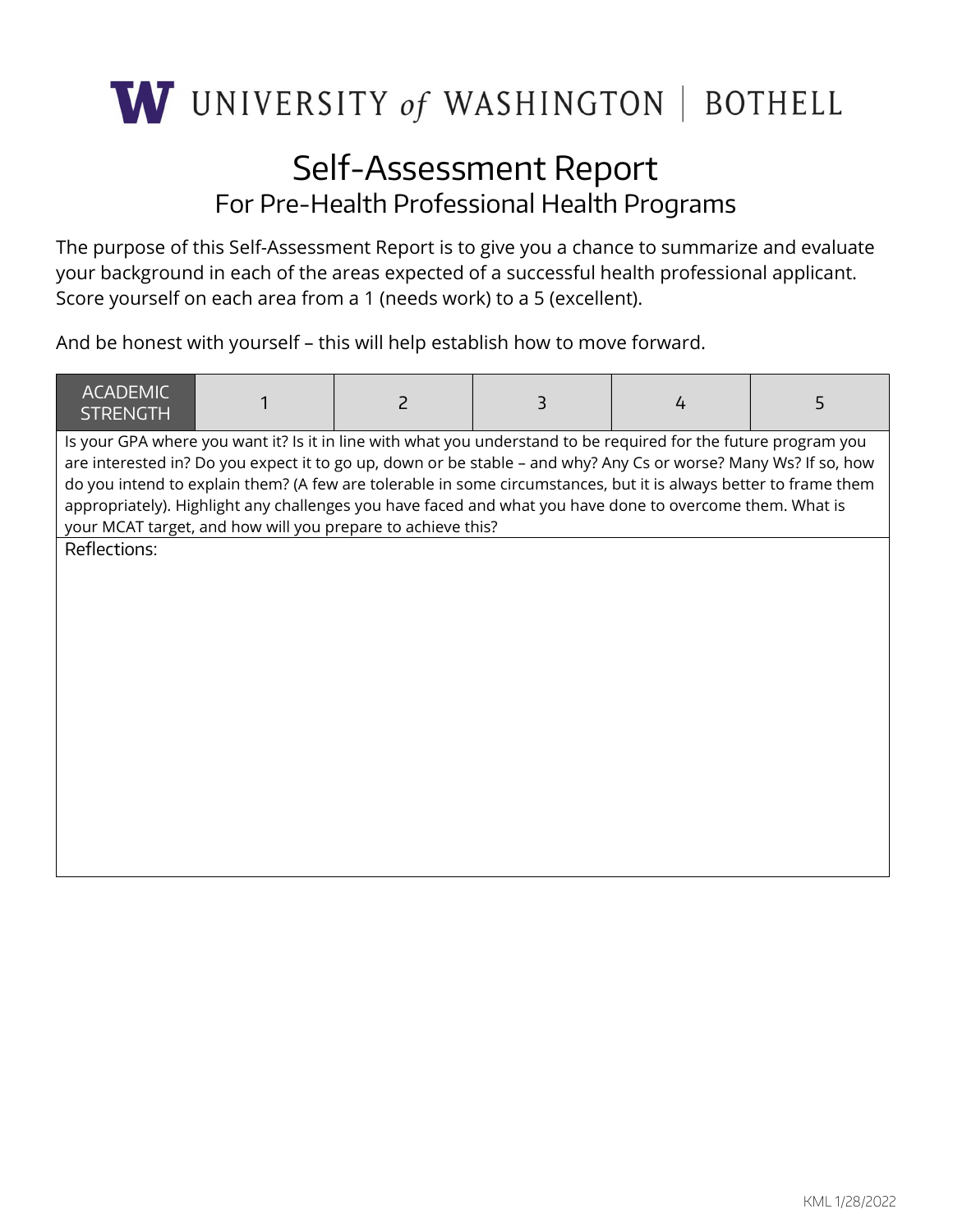| <b>MEDICAL &amp;</b><br><b>CLINICAL</b><br><b>EXPOSURE</b> | $\overline{c}$ | 3                                                                                                                 | 4 | 5 |
|------------------------------------------------------------|----------------|-------------------------------------------------------------------------------------------------------------------|---|---|
|                                                            |                | What is the extent of your clinical exposure (shadowing, internships etc.)? Are your total hours and positions in |   |   |
|                                                            |                | line with where they should be, given your year and program (programs vary considerably with respect to           |   |   |
|                                                            |                | desired professional contact - are you aware of what is needed for the programs you are interested in?). Do you   |   |   |
|                                                            |                | have good contacts that can write strong letters from these experiences? What can you highlight about these       |   |   |
|                                                            |                | experiences? What are your plans for: 1. This summer, 2. The rest of your time here?                              |   |   |
| Reflections:                                               |                |                                                                                                                   |   |   |
|                                                            |                |                                                                                                                   |   |   |
|                                                            |                |                                                                                                                   |   |   |
|                                                            |                |                                                                                                                   |   |   |
|                                                            |                |                                                                                                                   |   |   |
|                                                            |                |                                                                                                                   |   |   |
|                                                            |                |                                                                                                                   |   |   |
|                                                            |                |                                                                                                                   |   |   |
|                                                            |                |                                                                                                                   |   |   |
|                                                            |                |                                                                                                                   |   |   |
|                                                            |                |                                                                                                                   |   |   |
|                                                            |                |                                                                                                                   |   |   |
|                                                            |                |                                                                                                                   |   |   |
|                                                            |                |                                                                                                                   |   |   |
|                                                            |                |                                                                                                                   |   |   |
|                                                            |                |                                                                                                                   |   |   |
| NON-MEDICAL                                                |                |                                                                                                                   |   |   |
| & OTHER                                                    | $\overline{c}$ | 3                                                                                                                 | 4 | 5 |

**ACTIVITIES** What else are you doing? This includes non-medical service and development (tutoring, community service, research, sports etc.). How is this relevant to a career in medicine and how will they make you a better applicant? Do you have references who can speak to your inter- and intra-personal skills (leadership, teamwork, selfawareness, tenacity, professionalism)? What are your plans for the future?

Reflections: